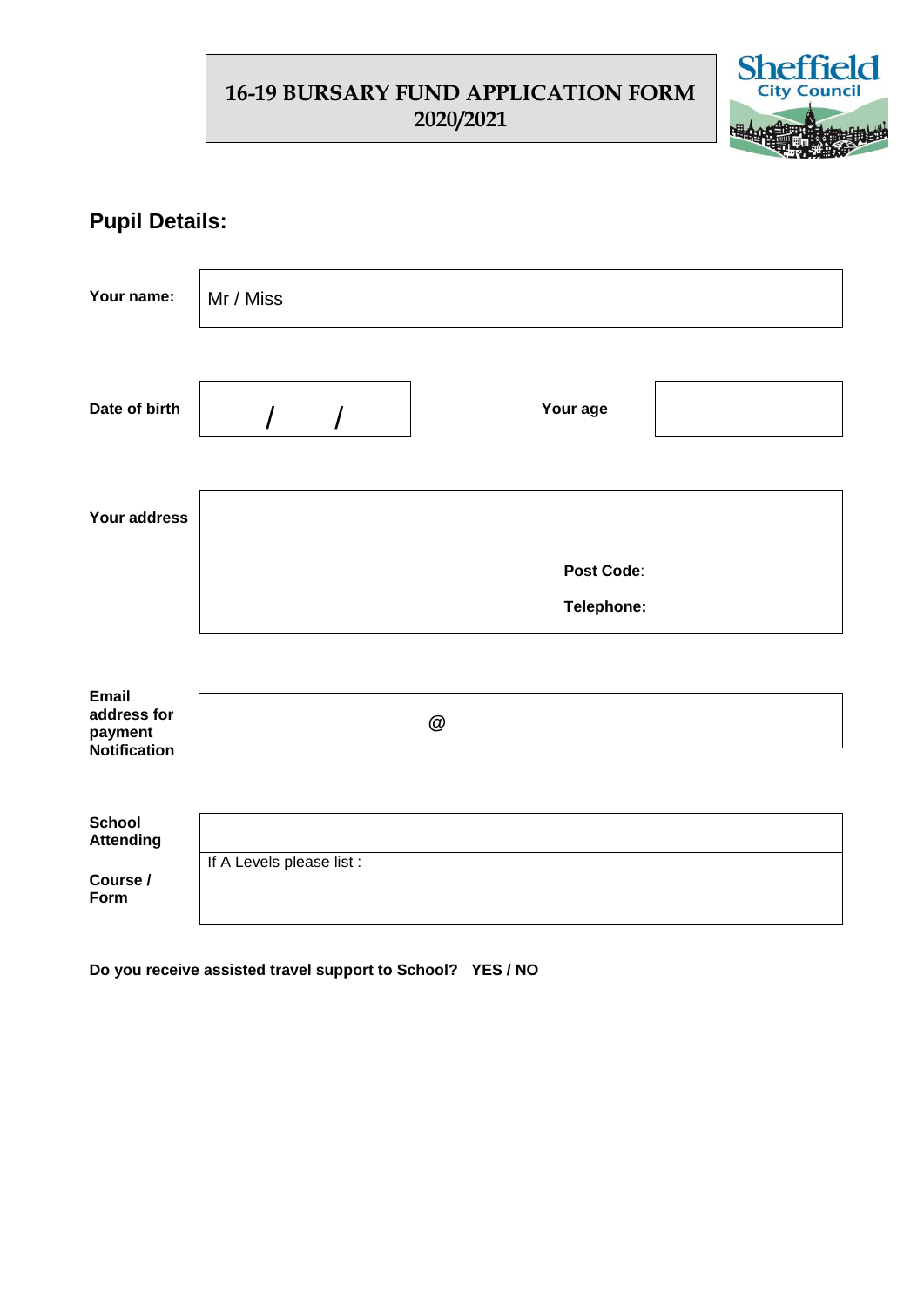| Are you (the young person applying) currently in receipt of Income<br>Support (Universal Credit) or Employment Support Allowance and<br>Disability Living Allowance (or Personal Independence Payments).<br>(if yes please provide proof of both benefits)                                           | Yes / No |
|------------------------------------------------------------------------------------------------------------------------------------------------------------------------------------------------------------------------------------------------------------------------------------------------------|----------|
| Are you currently in receipt of Free School Meals?<br>If you have answered No to both of the above, proof of income will be<br>requested. The qualifying criteria is a household income of £16,190 or<br>below to qualify (Please provide your Tax Credit Award Notification Letter<br>for 2019/20). | Yes / No |

| Do you have the right of abode in the UK and have you been ordinarily<br>resident for the last three years? | Yes / No |
|-------------------------------------------------------------------------------------------------------------|----------|
|                                                                                                             |          |

**Please provide proof (copy of a bank statement) of your bank details showing your name, address, account number and sort code. Payment cannot be made without this information, when supplied payment will be made directly into your account by BACS transfer.**

**Declaration:**

*Please read the declaration below carefully before signing:*

**I declare that the statements made on this form are true and to the best of my knowledge and I believe are correct in every respect. I undertake to supply any additional information that may be required to verify the particulars given. I understand that if I refuse to provide information relevant to my claim the application will not be accepted. I also undertake to inform the school of any alteration to any of the particulars in writing.**

**I agree to repay the school immediately in full and any sums advanced to me if the information I have given is shown to be false or deliberately misleading. I am aware that the funding covers only this school year and that I must re-apply next year; there is no guarantee that I will receive funding for future years even if I am eligible for the current year.**

**Where my child is in receipt of Special Educational Needs Transport, I agree that the contribution of £540 pa towards the overall cost of transport is to be deducted from the bursary award prior to payment.**

**Applicant's Signature:**

**Parent's Signature:**

**Date: / /**

**When complete (enclosing copy of a bank statement) please return to: Post-16 Support Pupil Admissions Floor 5, West Wing Moorfoot Building Sheffield S1 4PL**